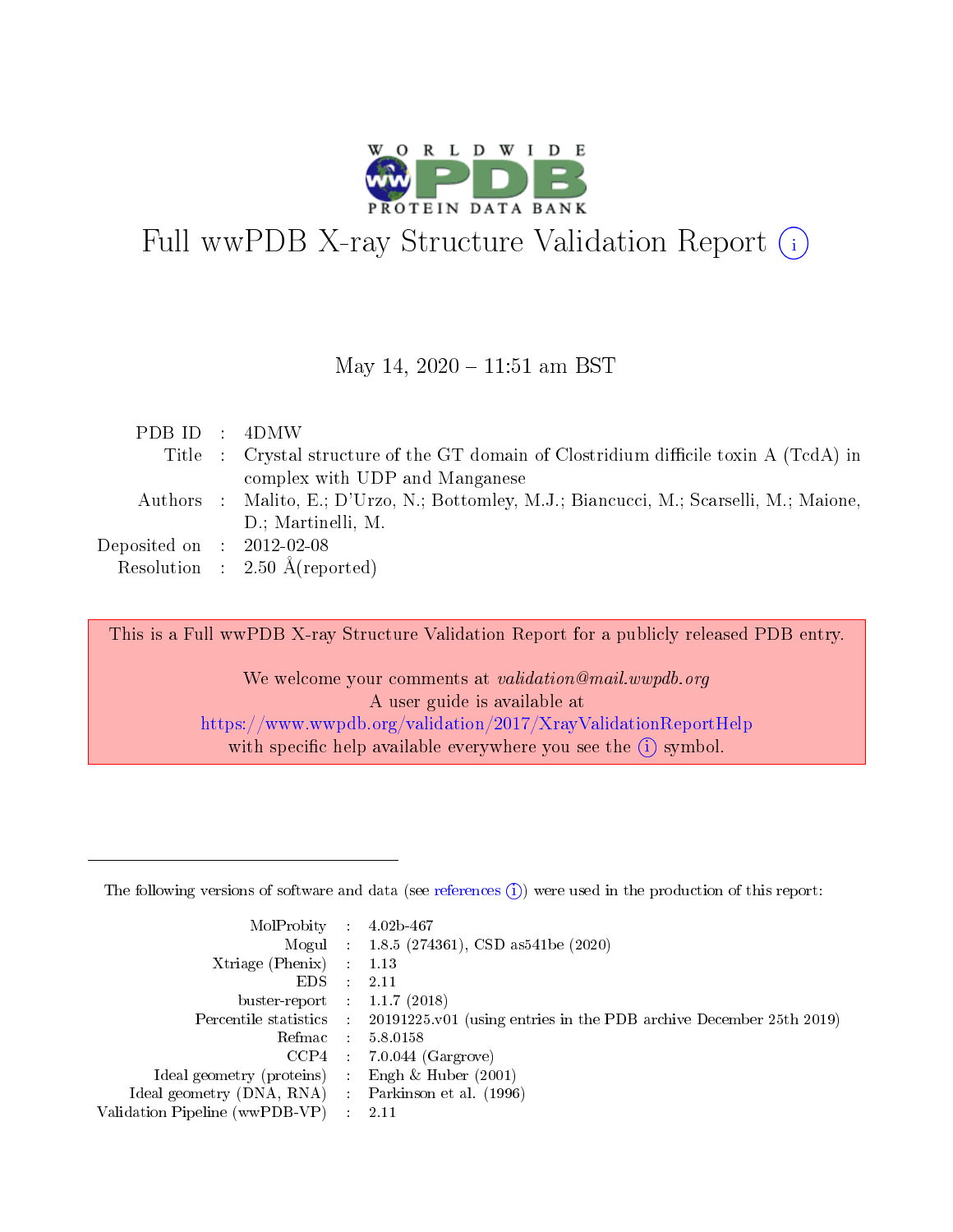## 1 [O](https://www.wwpdb.org/validation/2017/XrayValidationReportHelp#overall_quality)verall quality at a glance  $(i)$

The following experimental techniques were used to determine the structure: X-RAY DIFFRACTION

The reported resolution of this entry is 2.50 Å.

Percentile scores (ranging between 0-100) for global validation metrics of the entry are shown in the following graphic. The table shows the number of entries on which the scores are based.



| Metric                | Whole archive<br>$(\#\mathrm{Entries})$ | Similar resolution<br>$(\#\text{Entries},\,\text{resolution}\,\,\text{range}(\textup{\AA}))$ |  |  |
|-----------------------|-----------------------------------------|----------------------------------------------------------------------------------------------|--|--|
| $R_{free}$            | 130704                                  | $4661 (2.50 - 2.50)$                                                                         |  |  |
| Clashscore            | 141614                                  | $5346$ $(2.50-2.50)$                                                                         |  |  |
| Ramachandran outliers | 138981                                  | $5231 (2.50 - 2.50)$                                                                         |  |  |
| Sidechain outliers    | 138945                                  | $5233(2.50-2.50)$                                                                            |  |  |
| RSRZ outliers         | 127900                                  | $4559(2.50-2.50)$                                                                            |  |  |

The table below summarises the geometric issues observed across the polymeric chains and their fit to the electron density. The red, orange, yellow and green segments on the lower bar indicate the fraction of residues that contain outliers for  $>=3, 2, 1$  and 0 types of geometric quality criteria respectively. A grey segment represents the fraction of residues that are not modelled. The numeric value for each fraction is indicated below the corresponding segment, with a dot representing fractions  $\epsilon=5\%$  The upper red bar (where present) indicates the fraction of residues that have poor fit to the electron density. The numeric value is given above the bar.

| Mol | $\cap$ hain | Length | Quality of chain |     |  |  |  |  |
|-----|-------------|--------|------------------|-----|--|--|--|--|
|     |             |        | %                |     |  |  |  |  |
|     |             | 556    | 81%              | 14% |  |  |  |  |

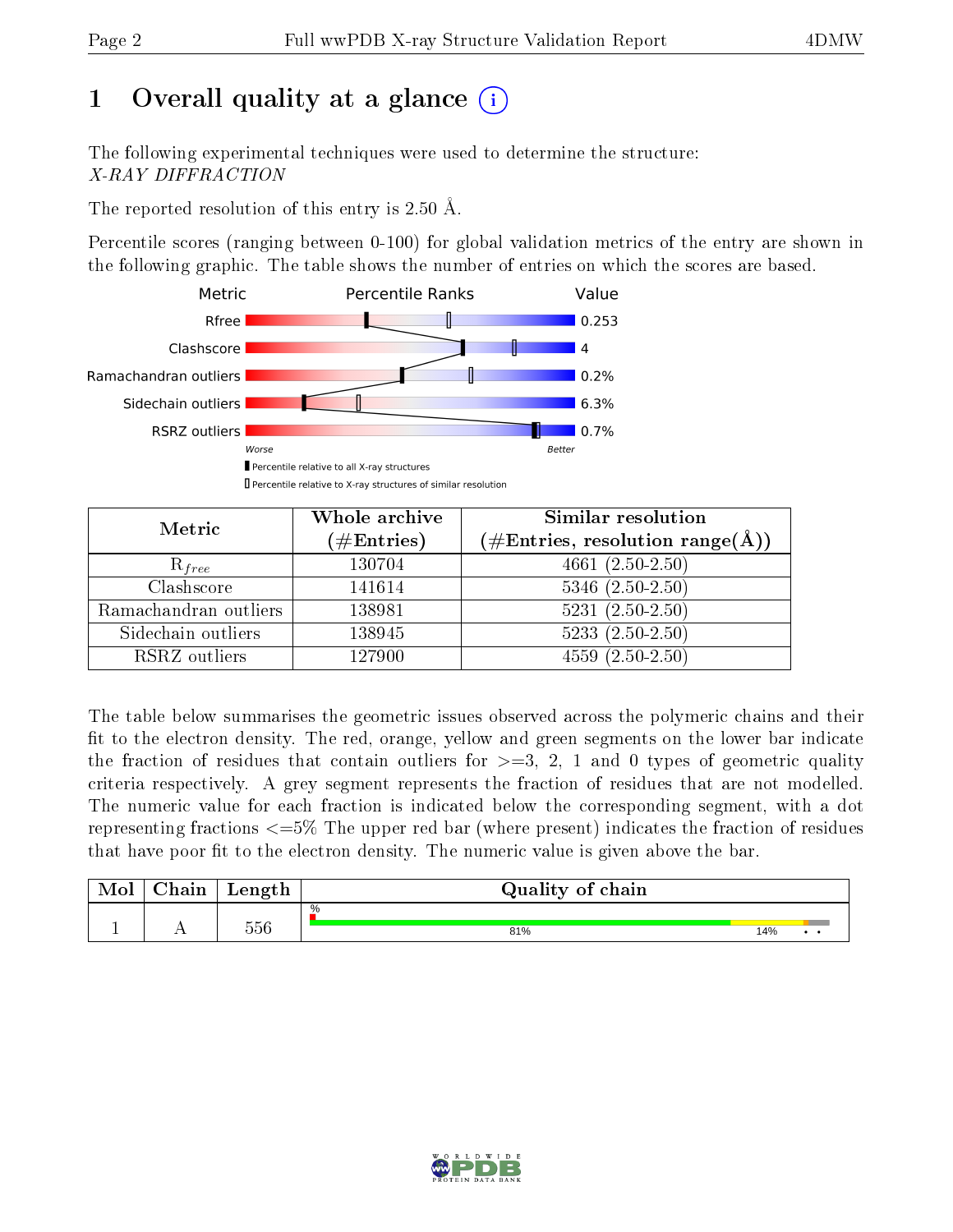# 2 Entry composition (i)

There are 4 unique types of molecules in this entry. The entry contains 4480 atoms, of which 0 are hydrogens and 0 are deuteriums.

In the tables below, the ZeroOcc column contains the number of atoms modelled with zero occupancy, the AltConf column contains the number of residues with at least one atom in alternate conformation and the Trace column contains the number of residues modelled with at most 2 atoms.

• Molecule 1 is a protein called Toxin A.

| Mol | Chain | <sup>'</sup> Residues | Atoms |      |     |     |  | ⊦ ZeroOcc∣ | $\mid$ AltConf $\mid$ Trace $\mid$ |  |
|-----|-------|-----------------------|-------|------|-----|-----|--|------------|------------------------------------|--|
|     |       | 535                   | Totar |      |     |     |  | $\Omega$   |                                    |  |
|     |       |                       | 4389  | 2802 | 726 | 853 |  |            |                                    |  |

There are 15 discrepancies between the modelled and reference sequences:

| Chain          | Residue  | Modelled   | Actual | Comment               | Reference                  |
|----------------|----------|------------|--------|-----------------------|----------------------------|
| А              | $-14$    | MET        |        | <b>EXPRESSION TAG</b> | <b>UNP P16154</b>          |
| А              | $-13$    | ALA        |        | EXPRESSION TAG        | <b>UNP P16154</b>          |
| А              | $-12$    | HIS        |        | EXPRESSION TAG        | <b>UNP P16154</b>          |
| A              | $-11$    | <b>HIS</b> |        | <b>EXPRESSION TAG</b> | <b>UNP P16154</b>          |
| А              | $-10$    | HIS        |        | <b>EXPRESSION TAG</b> | <b>UNP P16154</b>          |
| $\bf{A}$       | $-9$     | <b>HIS</b> |        | <b>EXPRESSION TAG</b> | <b>UNP P16154</b>          |
| $\overline{A}$ | $-8$     | HIS        |        | <b>EXPRESSION TAG</b> | <b>UNP P16154</b>          |
| А              | $-7$     | <b>HIS</b> |        | <b>EXPRESSION TAG</b> | <b>UNP P16154</b>          |
| А              | $-6$     | <b>ASP</b> |        | <b>EXPRESSION TAG</b> | <b>UNP P16154</b>          |
| $\overline{A}$ | $-5$     | <b>ASP</b> |        | EXPRESSION TAG        | <b>UNP P16154</b>          |
| $\mathsf{A}$   | $-4$     | ASP        |        | <b>EXPRESSION TAG</b> | <b>UNP P16154</b>          |
| А              | $-3$     | ASP        |        | <b>EXPRESSION TAG</b> | <b>UNP P16154</b>          |
| $\bf{A}$       | $-2$     | LYS.       |        | <b>EXPRESSION TAG</b> | <b>UNP P16154</b>          |
| A              | $-1$     | GLY        |        | <b>EXPRESSION TAG</b> | UNP P16154                 |
| А              | $\theta$ | <b>SER</b> |        | <b>EXPRESSION TAG</b> | UNP.<br>P <sub>16154</sub> |

• Molecule 2 is MANGANESE (II) ION (three-letter code: MN) (formula: Mn).

|  | $\text{Mol}$   Chain   Residues | Atoms | ZeroOcc   AltConf |  |
|--|---------------------------------|-------|-------------------|--|
|  |                                 | Total |                   |  |

• Molecule 3 is URIDINE-5'-DIPHOSPHATE (three-letter code: UDP) (formula:  $C_9H_{14}N_2O_{12}P_2$ ).

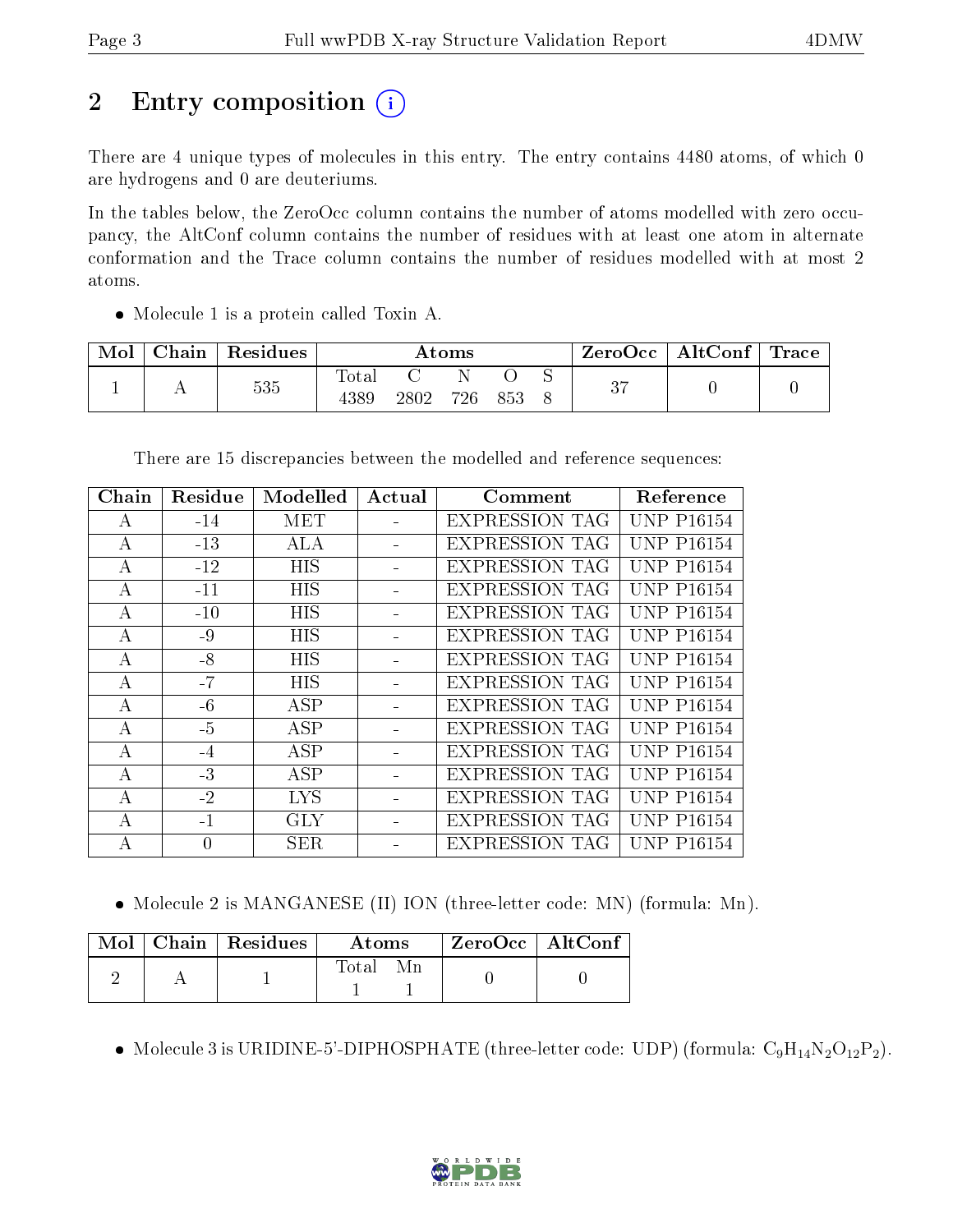

| Mol | Chain   Residues | Atoms         |  |         |      |  | ZeroOcc   AltConf |  |
|-----|------------------|---------------|--|---------|------|--|-------------------|--|
|     |                  | Total C N O P |  | - 9 - 1 | - 19 |  |                   |  |

 $\bullet\,$  Molecule 4 is water.

|  | $\text{Mol}$   Chain   Residues | Atoms       | $^\shortparallel$ ZeroOcc $\mid$ AltConf $\mid$ |  |
|--|---------------------------------|-------------|-------------------------------------------------|--|
|  |                                 | Total<br>65 |                                                 |  |

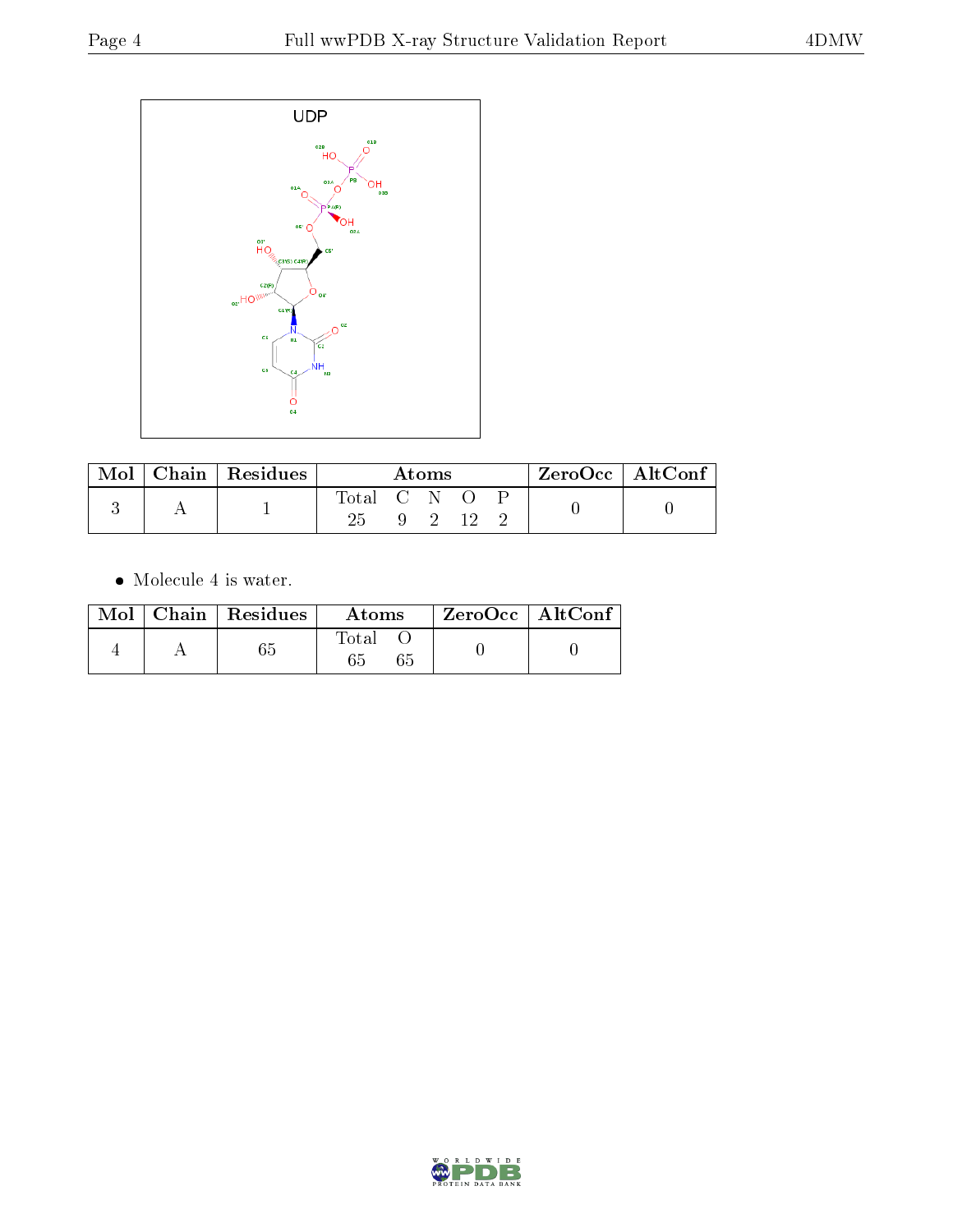## 3 Residue-property plots  $(i)$

These plots are drawn for all protein, RNA and DNA chains in the entry. The first graphic for a chain summarises the proportions of the various outlier classes displayed in the second graphic. The second graphic shows the sequence view annotated by issues in geometry and electron density. Residues are color-coded according to the number of geometric quality criteria for which they contain at least one outlier: green  $= 0$ , yellow  $= 1$ , orange  $= 2$  and red  $= 3$  or more. A red dot above a residue indicates a poor fit to the electron density (RSRZ  $> 2$ ). Stretches of 2 or more consecutive residues without any outlier are shown as a green connector. Residues present in the sample, but not in the model, are shown in grey.



• Molecule 1: Toxin A

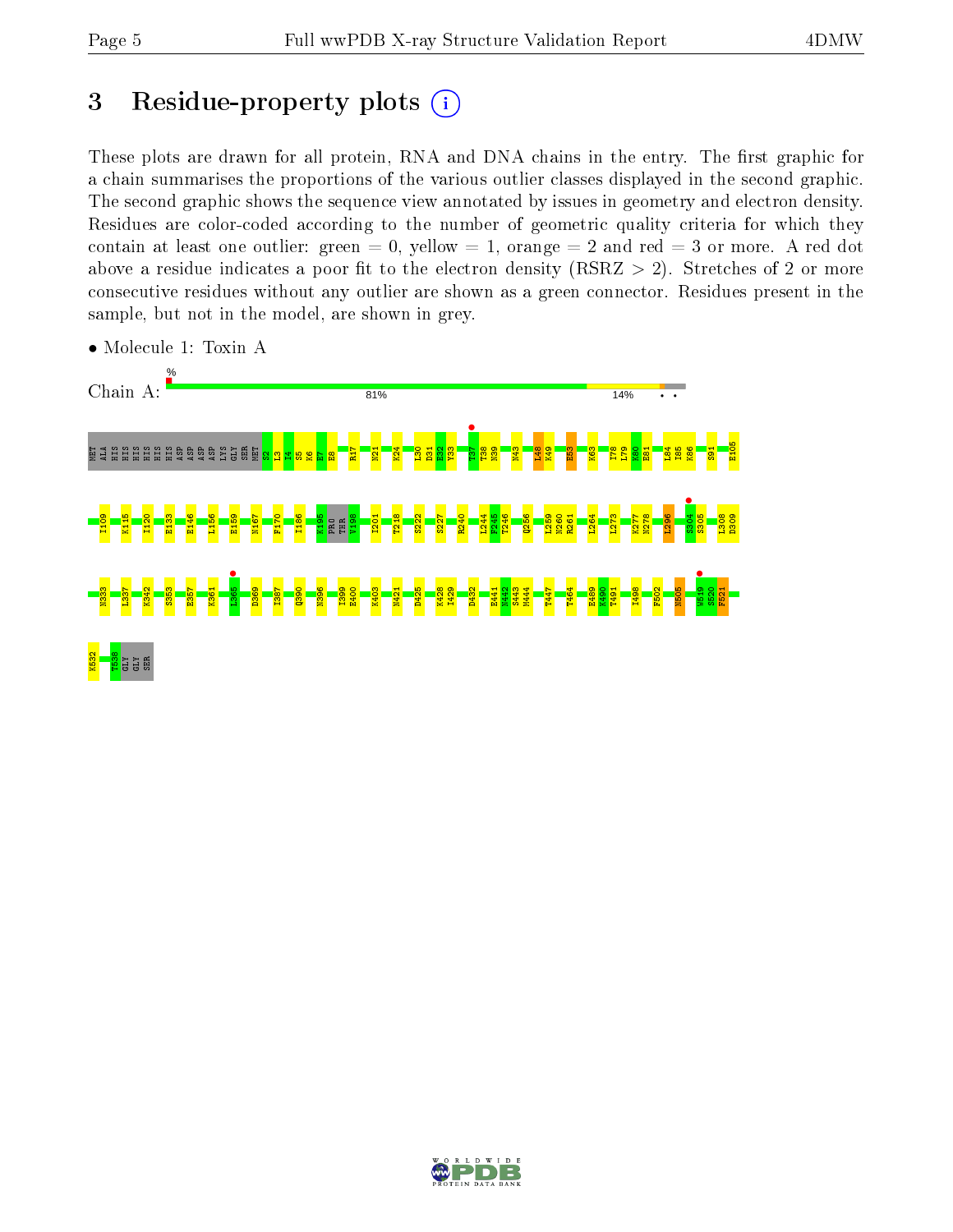## 4 Data and refinement statistics  $(i)$

| Property                                                             | Value                                                    | Source     |
|----------------------------------------------------------------------|----------------------------------------------------------|------------|
| Space group                                                          | P 21 21 2                                                | Depositor  |
| Cell constants                                                       | $66.66\rm\AA$<br>$156.73\text{\AA}$<br>$65.75\text{\AA}$ |            |
| a, b, c, $\alpha$ , $\beta$ , $\gamma$                               | $90.00^\circ$<br>$90.00^\circ$<br>$90.00^\circ$          | Depositor  |
| Resolution $(A)$                                                     | 41.12<br>$-2.50$                                         | Depositor  |
|                                                                      | 41.12<br>$-2.50$                                         | <b>EDS</b> |
| % Data completeness                                                  | $91.3(41.12-2.50)$                                       | Depositor  |
| (in resolution range)                                                | $91.4(41.12-2.50)$                                       | <b>EDS</b> |
| $\mathrm{R}_{merge}$                                                 | (Not available)                                          | Depositor  |
| $\mathrm{R}_{sym}$                                                   | 0.14                                                     | Depositor  |
| $\overline{1$                                                        | $2.37$ (at $2.51\text{\AA}$ )                            | Xtriage    |
| Refinement program                                                   | PHENIX 1.7.3 928                                         | Depositor  |
|                                                                      | $\overline{0.202}$ ,<br>0.259                            | Depositor  |
| $R, R_{free}$                                                        | 0.196<br>0.253<br>$\ddot{\phantom{a}}$                   | DCC        |
| $R_{free}$ test set                                                  | 1146 reflections $(5.10\%)$                              | wwPDB-VP   |
| Wilson B-factor $(A^2)$                                              | 36.2                                                     | Xtriage    |
| Anisotropy                                                           | 0.035                                                    | Xtriage    |
| Bulk solvent $k_{sol}(e/\mathring{A}^3)$ , $B_{sol}(\mathring{A}^2)$ | $0.30$ , $30.6$                                          | <b>EDS</b> |
| $\overline{L-test for}$ twinning <sup>2</sup>                        | $< L >$ = 0.48, $< L2 >$ = 0.31                          | Xtriage    |
| Estimated twinning fraction                                          | $0.039$ for $1, -k, h$                                   | Xtriage    |
| $F_o, F_c$ correlation                                               | 0.87                                                     | <b>EDS</b> |
| Total number of atoms                                                | 4480                                                     | wwPDB-VP   |
| Average B, all atoms $(A^2)$                                         | 38.0                                                     | wwPDB-VP   |

Xtriage's analysis on translational NCS is as follows: The largest off-origin peak in the Patterson function is  $5.52\%$  of the height of the origin peak. No significant pseudotranslation is detected.

<sup>&</sup>lt;sup>2</sup>Theoretical values of  $\langle |L| \rangle$ ,  $\langle L^2 \rangle$  for acentric reflections are 0.5, 0.333 respectively for untwinned datasets, and 0.375, 0.2 for perfectly twinned datasets.



<span id="page-5-1"></span><span id="page-5-0"></span><sup>1</sup> Intensities estimated from amplitudes.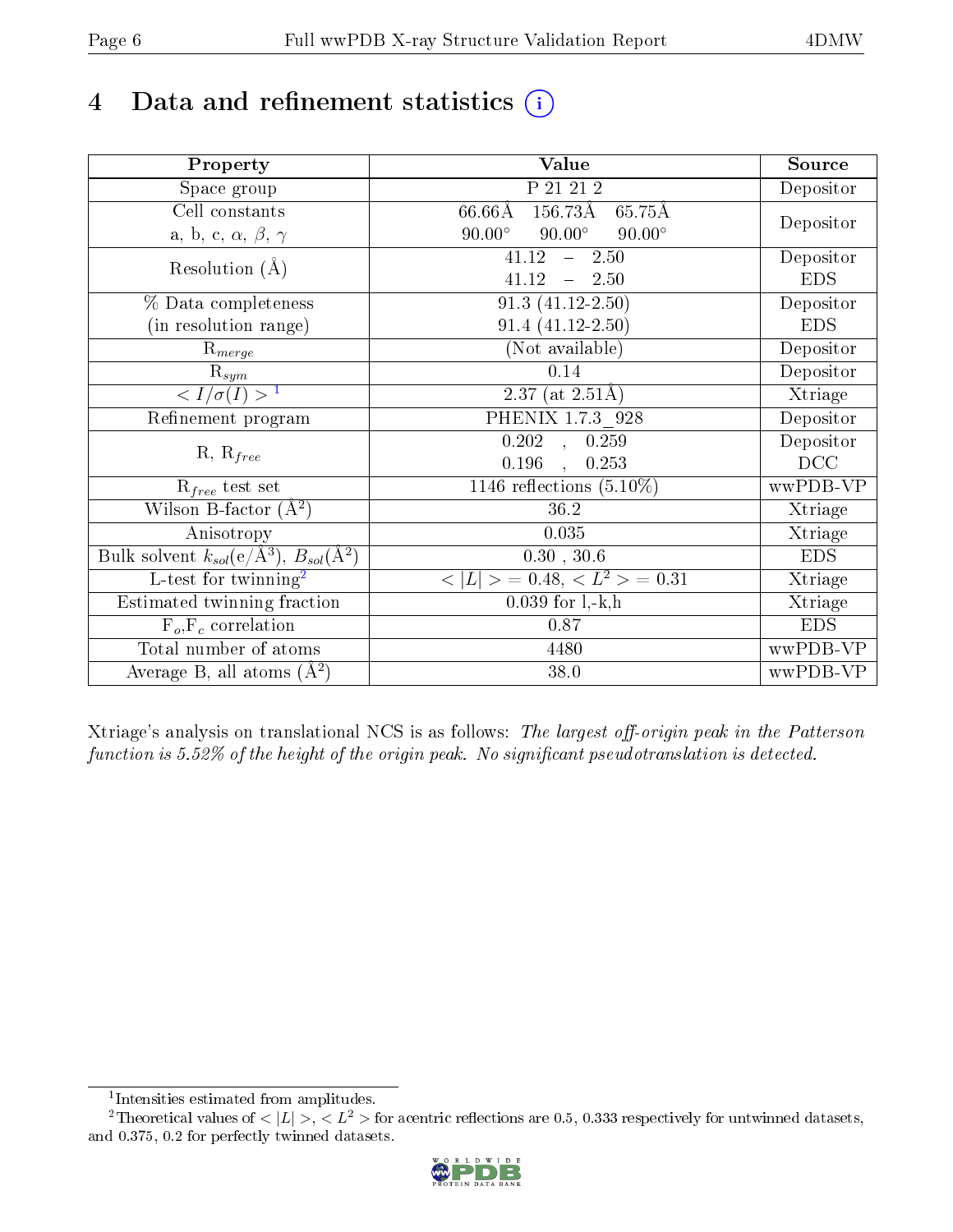## 5 Model quality  $(i)$

### 5.1 Standard geometry  $\overline{()}$

Bond lengths and bond angles in the following residue types are not validated in this section: UDP, MN

The Z score for a bond length (or angle) is the number of standard deviations the observed value is removed from the expected value. A bond length (or angle) with  $|Z| > 5$  is considered an outlier worth inspection. RMSZ is the root-mean-square of all Z scores of the bond lengths (or angles).

|  | $Mol$   Chain |      | Bond lengths                    | Bond angles |        |  |
|--|---------------|------|---------------------------------|-------------|--------|--|
|  |               |      | RMSZ $ #Z  > 5$ RMSZ $ #Z  > 5$ |             |        |  |
|  |               | 0.44 | 0/4467                          | 0.57        | 0/6028 |  |

There are no bond length outliers.

There are no bond angle outliers.

There are no chirality outliers.

There are no planarity outliers.

#### 5.2 Too-close contacts  $(i)$

In the following table, the Non-H and H(model) columns list the number of non-hydrogen atoms and hydrogen atoms in the chain respectively. The H(added) column lists the number of hydrogen atoms added and optimized by MolProbity. The Clashes column lists the number of clashes within the asymmetric unit, whereas Symm-Clashes lists symmetry related clashes.

|  |      |      |    | Mol   Chain   Non-H   H(model)   H(added)   Clashes   Symm-Clashes |
|--|------|------|----|--------------------------------------------------------------------|
|  | 4389 | 4386 | 35 |                                                                    |
|  |      |      |    |                                                                    |
|  | 25   |      |    |                                                                    |
|  |      |      |    |                                                                    |
|  | 1480 | 1307 |    |                                                                    |

The all-atom clashscore is defined as the number of clashes found per 1000 atoms (including hydrogen atoms). The all-atom clashscore for this structure is 4.

All (35) close contacts within the same asymmetric unit are listed below, sorted by their clash magnitude.

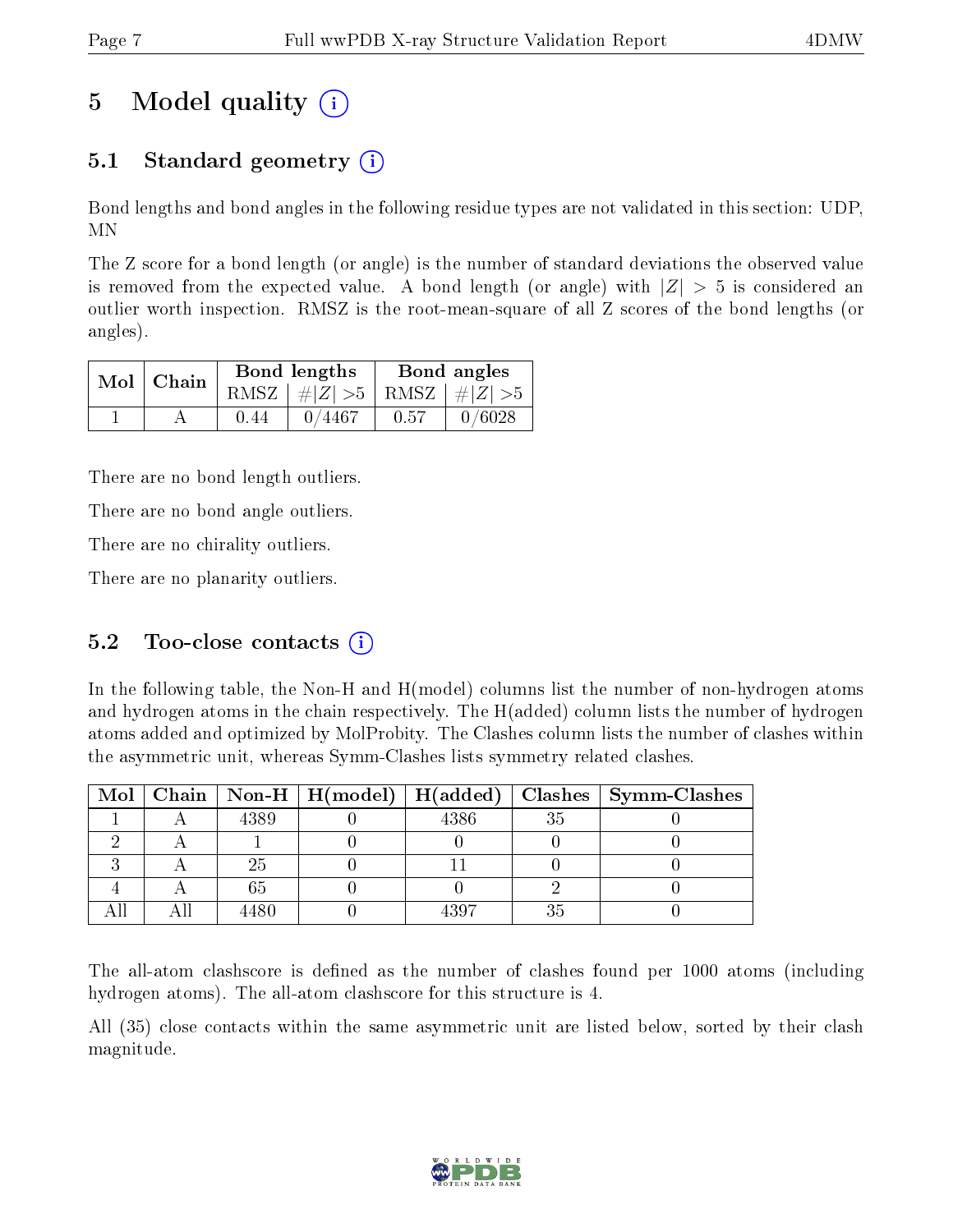|--|

| Atom-1               | Atom-2              | Interatomic      | Clash         |
|----------------------|---------------------|------------------|---------------|
|                      |                     | distance $(\AA)$ | overlap $(A)$ |
| 1: A:8: GLU:OE2      | 4:A:720:HOH:O       | 2.08             | 0.71          |
| 1:A:337:LEU:O        | 1:A:342:LYS:NZ      | 2.31             | 0.64          |
| 1: A: 505: ASN: OD1  | 1: A: 505: ASN: N   | 2.23             | 0.63          |
| 1: A:120: ILE:HG22   | 1:A:361:LYS:HB3     | 1.89             | 0.53          |
| 1: A:21: ASN: HA     | 1: A:24: LYS:HD2    | 1.89             | 0.53          |
| 1: A:48: LEU: HD11   | 1:A:81:GLU:HB3      | 1.90             | 0.53          |
| 1:A:244:LEU:HD12     | 1:A:278:ASN:HD22    | 1.74             | 0.53          |
| 1: A:277: LYS:O      | 1:A:390:GLN:NE2     | 2.44             | 0.51          |
| 1: A:399: ILE: HG22  | 1:A:403:LYS:HD2     | 1.91             | 0.50          |
| 1:A:353:SER:N        | 1:A:357:GLU:OE1     | 2.44             | 0.50          |
| 1: A:49: LYS: HG2    | 1:A:53:GLU:OE2      | 2.10             | 0.50          |
| 1: A: 115: LYS: NZ   | 4:A:731:HOH:O       | 2.43             | 0.50          |
| 1: A:443: SER:O      | 1:A:447:THR:HG23    | 2.12             | 0.49          |
| 1: A:273:LEU:HB3     | 1:A:399:ILE:HD11    | 1.94             | 0.49          |
| 1: A:428: LYS: HG3   | 1:A:429:ILE:N       | 2.28             | 0.48          |
| 1:A:81:GLU:HA        | 1:A:84:LEU:HD12     | 1.95             | 0.48          |
| 1:A:396:ASN:O        | 1: A:400: GLU:HG2   | 2.16             | 0.46          |
| 1:A:133:GLU:HB2      | 1: A:240:ARG:HE     | 1.80             | 0.46          |
| 1: A:81: GLU:O       | 1:A:85:ILE:HG13     | 2.16             | 0.46          |
| 1:A:387:ILE:HG13     | $1: A:502:$ PHE:CE2 | 2.51             | 0.45          |
| 1:A:167:ASN:O        | $1:$ A:170:PHE:HB3  | 2.17             | 0.44          |
| 1: A: 186: ILE: HD11 | 1: A:260: ASN: HA   | 2.00             | 0.44          |
| 1:A:498:ILE:HA       | 1:A:498:ILE:HD12    | 1.85             | 0.44          |
| 1: A: 105: GLU: HA   | 1:A:227:SER:HB2     | 1.99             | 0.43          |
| 1:A:296:LEU:HA       | 1:A:296:LEU:HD12    | 1.82             | 0.43          |
| 1:A:489:GLU:OE1      | 1:A:489:GLU:N       | 2.51             | 0.43          |
| 1: A:5: SER:OG       | 1: A:8: GLU: HG2    | 2.18             | 0.43          |
| 1: A:48:LEU:HD22     | 1: A:78: ILE: HG23  | 2.01             | 0.43          |
| 1: A:6: LYS: HA      | 1:A:30:LEU:HD23     | 2.02             | 0.41          |
| 1:A:521:PHE:HA       | 1: A:521: PHE: HD1  | 1.77             | 0.41          |
| 1: A:421: ASN:HB3    | 1:A:425:ASP:HB3     | 2.02             | 0.41          |
| 1:A:3:LEU:HDI2       | 1: A: 33: TYR: CD2  | 2.56             | 0.41          |
| 1: A:63: LYS:H       | 1: A:63:LYS:HG3     | 1.69             | 0.41          |
| 1:A:201:ILE:HD11     | 1:A:259:LEU:HD11    | 2.03             | 0.41          |
| 1: A:38:THR:HG21     | 1:A:43:ASN:OD1      | 2.21             | 0.41          |

There are no symmetry-related clashes.

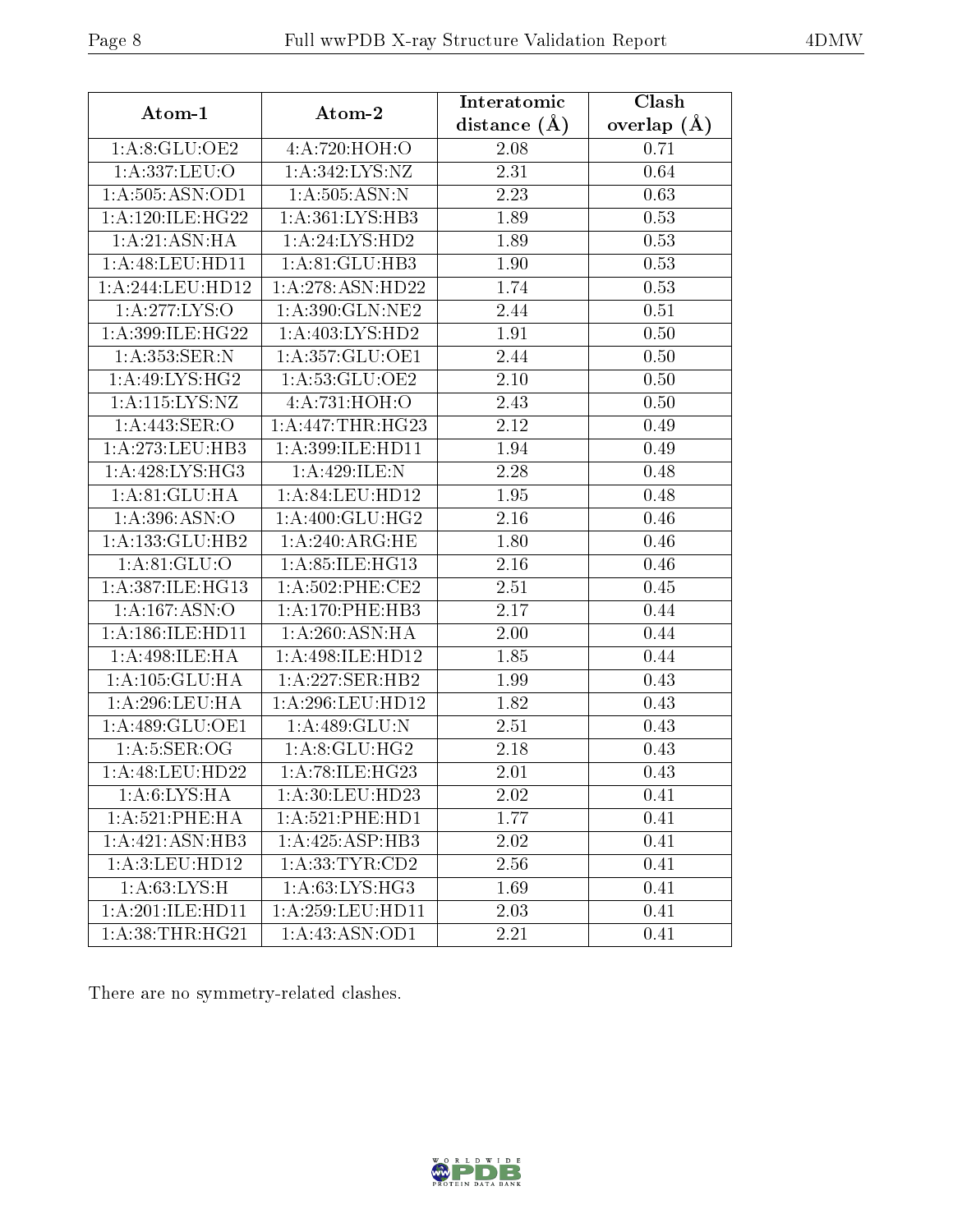### 5.3 Torsion angles (i)

#### 5.3.1 Protein backbone  $(i)$

In the following table, the Percentiles column shows the percent Ramachandran outliers of the chain as a percentile score with respect to all X-ray entries followed by that with respect to entries of similar resolution.

The Analysed column shows the number of residues for which the backbone conformation was analysed, and the total number of residues.

| Mol   Chain | $\boldsymbol{\mathrm{Analysed}}$             |  | Favoured   Allowed   Outliers   Percentiles |  |
|-------------|----------------------------------------------|--|---------------------------------------------|--|
|             | 531/556 (96%)   508 (96%)   22 (4%)   1 (0%) |  | 47 68                                       |  |

All (1) Ramachandran outliers are listed below:

| Mol | Chain | $\parallel$ Res | vpe<br>L. |
|-----|-------|-----------------|-----------|
|     |       |                 |           |

#### 5.3.2 Protein sidechains  $\left( \widehat{\mathbf{i}} \right)$

In the following table, the Percentiles column shows the percent sidechain outliers of the chain as a percentile score with respect to all X-ray entries followed by that with respect to entries of similar resolution.

The Analysed column shows the number of residues for which the sidechain conformation was analysed, and the total number of residues.

| Mol   Chain | Analysed                                           | Rotameric   Outliers   Percentiles |  |  |  |
|-------------|----------------------------------------------------|------------------------------------|--|--|--|
|             | $\mid$ 494/511 (97%)   463 (94%)   31 (6%)   18 34 |                                    |  |  |  |

All (31) residues with a non-rotameric sidechain are listed below:

| Mol | Chain | Res | Type       |
|-----|-------|-----|------------|
| 1   | А     | 17  | $\rm{ARG}$ |
| 1   | А     | 31  | ASP        |
| 1   | A     | 39  | <b>ASN</b> |
| 1   | А     | 48  | LEU        |
| 1   | A     | 53  | GLU        |
| 1   | A     | 79  | LEU        |
| 1   | A     | 86  | <b>LYS</b> |
| 1   | A     | 91  | SER.       |
| 1   | А     | 109 | ILE        |
|     |       | 146 | GLU        |

Continued on next page...

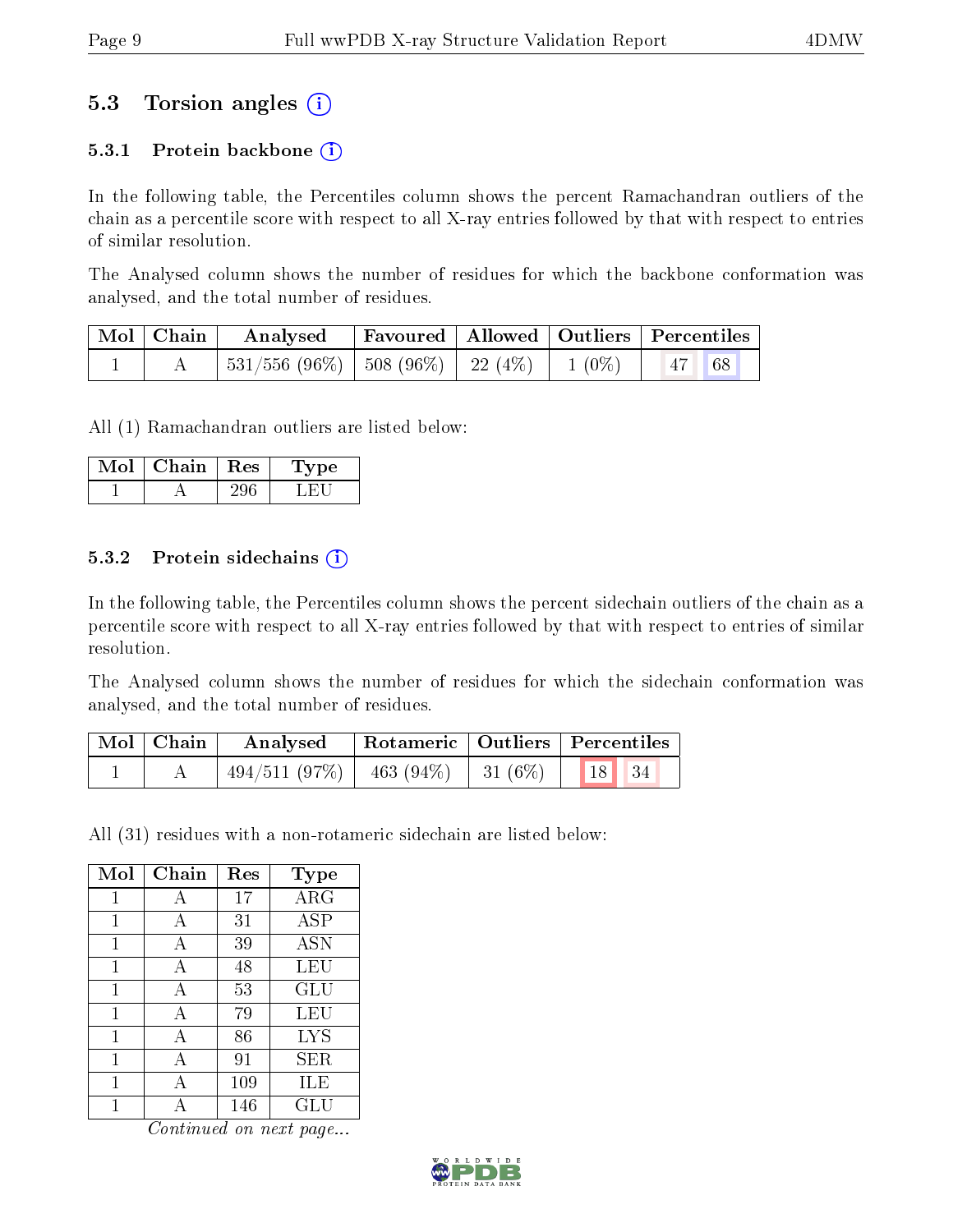| $\operatorname{Mol} \mid$ | Chain              | Res | Type                    |
|---------------------------|--------------------|-----|-------------------------|
| $\mathbf{1}$              | $\boldsymbol{A}$   | 156 | <b>LEU</b>              |
| $\overline{1}$            | $\overline{A}$     | 159 | <b>GLU</b>              |
| $\mathbf{1}$              | $\overline{A}$     | 218 | THR                     |
| $\overline{1}$            | $\overline{A}$     | 222 | <b>SER</b>              |
| $\overline{1}$            | $\overline{A}$     | 246 | <b>THR</b>              |
| $\mathbf{1}$              | $\overline{A}$     | 256 | <b>GLN</b>              |
| $\overline{1}$            | $\overline{A}$     | 261 | $\rm{ARG}$              |
| $\mathbf{1}$              | $\overline{A}$     | 264 | <b>LEU</b>              |
| $\mathbf{1}$              | $\overline{A}$     | 305 | <b>SER</b>              |
| $\overline{1}$            | $\overline{\rm A}$ | 308 | LEU                     |
| $\mathbf{1}$              | $\overline{A}$     | 309 | <b>ASP</b>              |
| $\overline{1}$            | $\overline{A}$     | 333 | ASN                     |
| $\overline{1}$            | $\overline{A}$     | 369 | ASP                     |
| $\mathbf{1}$              | $\overline{A}$     | 432 | <b>ASP</b>              |
| $\mathbf{1}$              | $\overline{A}$     | 441 | $\widetilde{{\rm GLU}}$ |
| $\mathbf{1}$              | $\overline{A}$     | 444 | MET                     |
| $\mathbf{1}$              | $\overline{A}$     | 464 | <b>THR</b>              |
| $\overline{1}$            | $\overline{A}$     | 491 | THR                     |
| $\mathbf{1}$              | $\overline{\rm A}$ | 505 | <b>ASN</b>              |
| $\overline{1}$            | $\overline{A}$     | 521 | PHE                     |
| $\overline{1}$            | $\overline{\rm A}$ | 532 | <b>LYS</b>              |

Continued from previous page...

Some sidechains can be flipped to improve hydrogen bonding and reduce clashes. There are no such sidechains identified.

#### 5.3.3 RNA (i)

There are no RNA molecules in this entry.

#### 5.4 Non-standard residues in protein, DNA, RNA chains (i)

There are no non-standard protein/DNA/RNA residues in this entry.

#### 5.5 Carbohydrates  $(i)$

There are no carbohydrates in this entry.

#### 5.6 Ligand geometry (i)

Of 2 ligands modelled in this entry, 1 is monoatomic - leaving 1 for Mogul analysis.

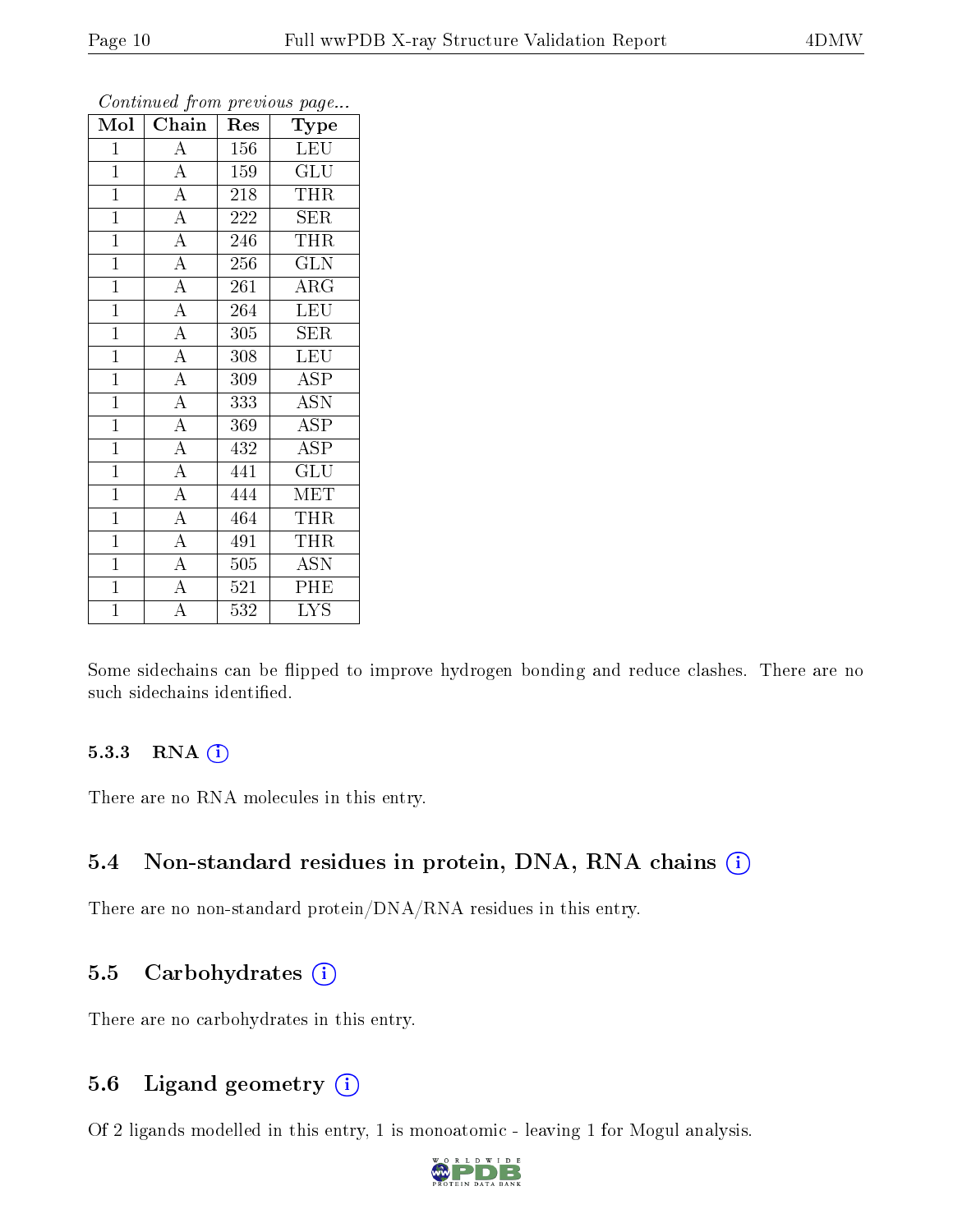In the following table, the Counts columns list the number of bonds (or angles) for which Mogul statistics could be retrieved, the number of bonds (or angles) that are observed in the model and the number of bonds (or angles) that are dened in the Chemical Component Dictionary. The Link column lists molecule types, if any, to which the group is linked. The Z score for a bond length (or angle) is the number of standard deviations the observed value is removed from the expected value. A bond length (or angle) with  $|Z| > 2$  is considered an outlier worth inspection. RMSZ is the root-mean-square of all Z scores of the bond lengths (or angles).

| Mol | Type | $\mid$ Chain $\mid$ | $\operatorname{Res}$ | Link |            | Bond lengths      |            |          | Bond angles |                 |
|-----|------|---------------------|----------------------|------|------------|-------------------|------------|----------|-------------|-----------------|
|     |      |                     |                      |      | Counts     | RMSZ <sub>1</sub> | Z <br>$\#$ | Counts   | RMSZ        | $\pm  Z $       |
|     | JDP  | <b>A</b> A          | 602                  |      | 20, 26, 26 |                   | (5%)       | 25,40,40 |             | $\frac{4\%}{ }$ |

In the following table, the Chirals column lists the number of chiral outliers, the number of chiral centers analysed, the number of these observed in the model and the number defined in the Chemical Component Dictionary. Similar counts are reported in the Torsion and Rings columns. '-' means no outliers of that kind were identified.

|            |     |  | Mol   Type   Chain   Res   Link   Chirals   Torsions   Rings |  |
|------------|-----|--|--------------------------------------------------------------|--|
| $\Box$ UDP | 602 |  | $1/14/32/32$   $0/2/2/2$                                     |  |

All (1) bond length outliers are listed below:

|  |  |                            | $\vert$ Mol $\vert$ Chain $\vert$ Res $\vert$ Type $\vert$ Atoms $\vert$ Z $\vert$ Observed(A) $\vert$ Ideal(A) |  |
|--|--|----------------------------|-----------------------------------------------------------------------------------------------------------------|--|
|  |  | $602$   UDP   C4-N3   3.45 | $1.39\,$                                                                                                        |  |

All (1) bond angle outliers are listed below:

| $\pm$ Mol $\pm$ Chain $\pm$ Res $\pm$ Type $^+$ |             | Atoms                    | Observed( $^o$ )   Ideal( $^o$ ) |        |
|-------------------------------------------------|-------------|--------------------------|----------------------------------|--------|
|                                                 | $602$   UDP | $\cup$ 02B-PB-O3A   2.29 |                                  | 104 64 |

There are no chirality outliers.

All (1) torsion outliers are listed below:

| $\sqrt{\text{M}}$ ol   Chain   Res   Type |         | Atoms           |
|-------------------------------------------|---------|-----------------|
|                                           | - 111 D | 1 PR-03A-PA-02A |

There are no ring outliers.

No monomer is involved in short contacts.

The following is a two-dimensional graphical depiction of Mogul quality analysis of bond lengths, bond angles, torsion angles, and ring geometry for all instances of the Ligand of Interest. In addition, ligands with molecular weight > 250 and outliers as shown on the validation Tables will also be included. For torsion angles, if less then 5% of the Mogul distribution of torsion angles is within 10 degrees of the torsion angle in question, then that torsion angle is considered an outlier.

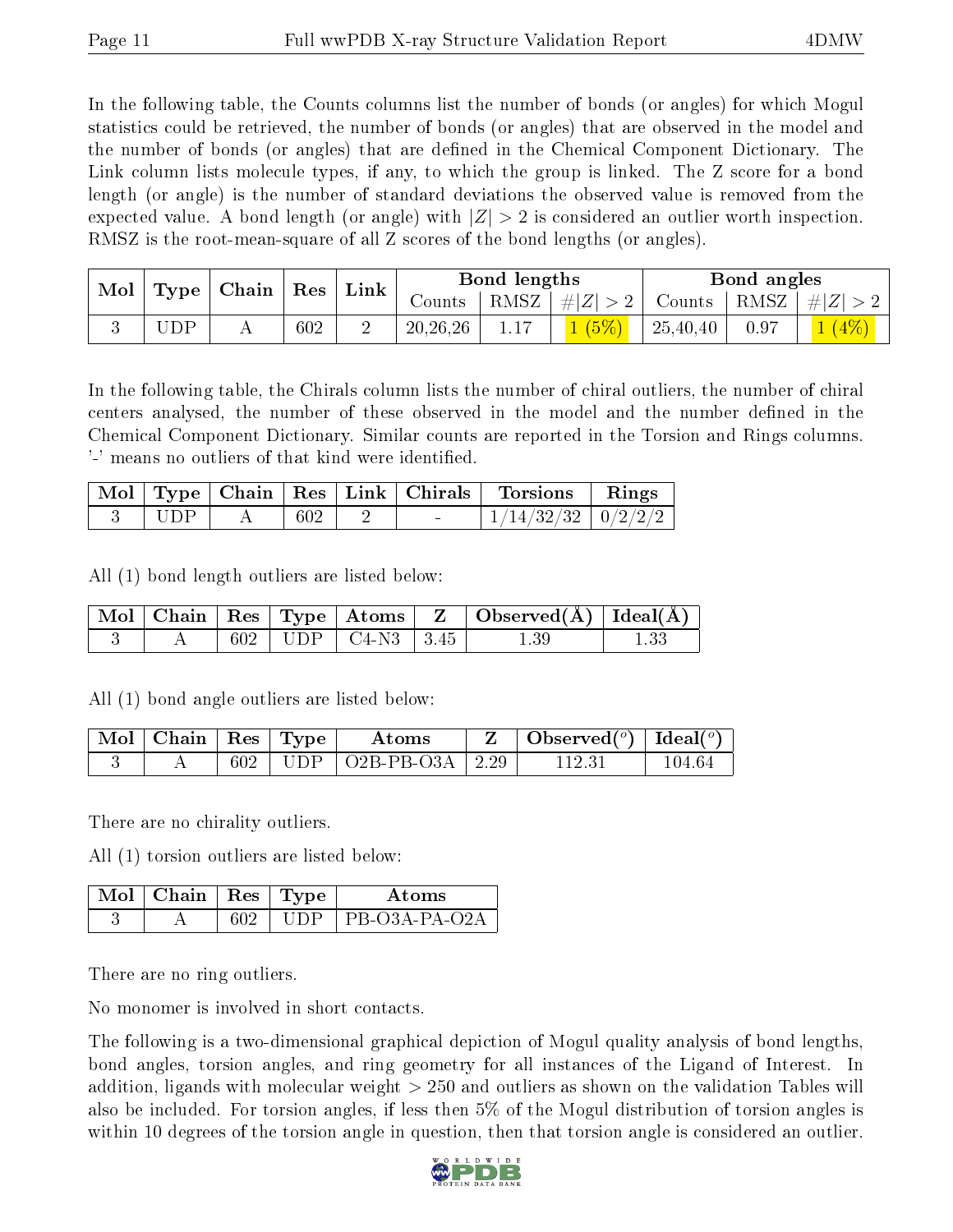Any bond that is central to one or more torsion angles identified as an outlier by Mogul will be highlighted in the graph. For rings, the root-mean-square deviation (RMSD) between the ring in question and similar rings identified by Mogul is calculated over all ring torsion angles. If the average RMSD is greater than 60 degrees and the minimal RMSD between the ring in question and any Mogul-identified rings is also greater than 60 degrees, then that ring is considered an outlier. The outliers are highlighted in purple. The color gray indicates Mogul did not find sufficient equivalents in the CSD to analyse the geometry.



#### 5.7 [O](https://www.wwpdb.org/validation/2017/XrayValidationReportHelp#nonstandard_residues_and_ligands)ther polymers  $(i)$

There are no such residues in this entry.

#### 5.8 Polymer linkage issues  $(i)$

There are no chain breaks in this entry.

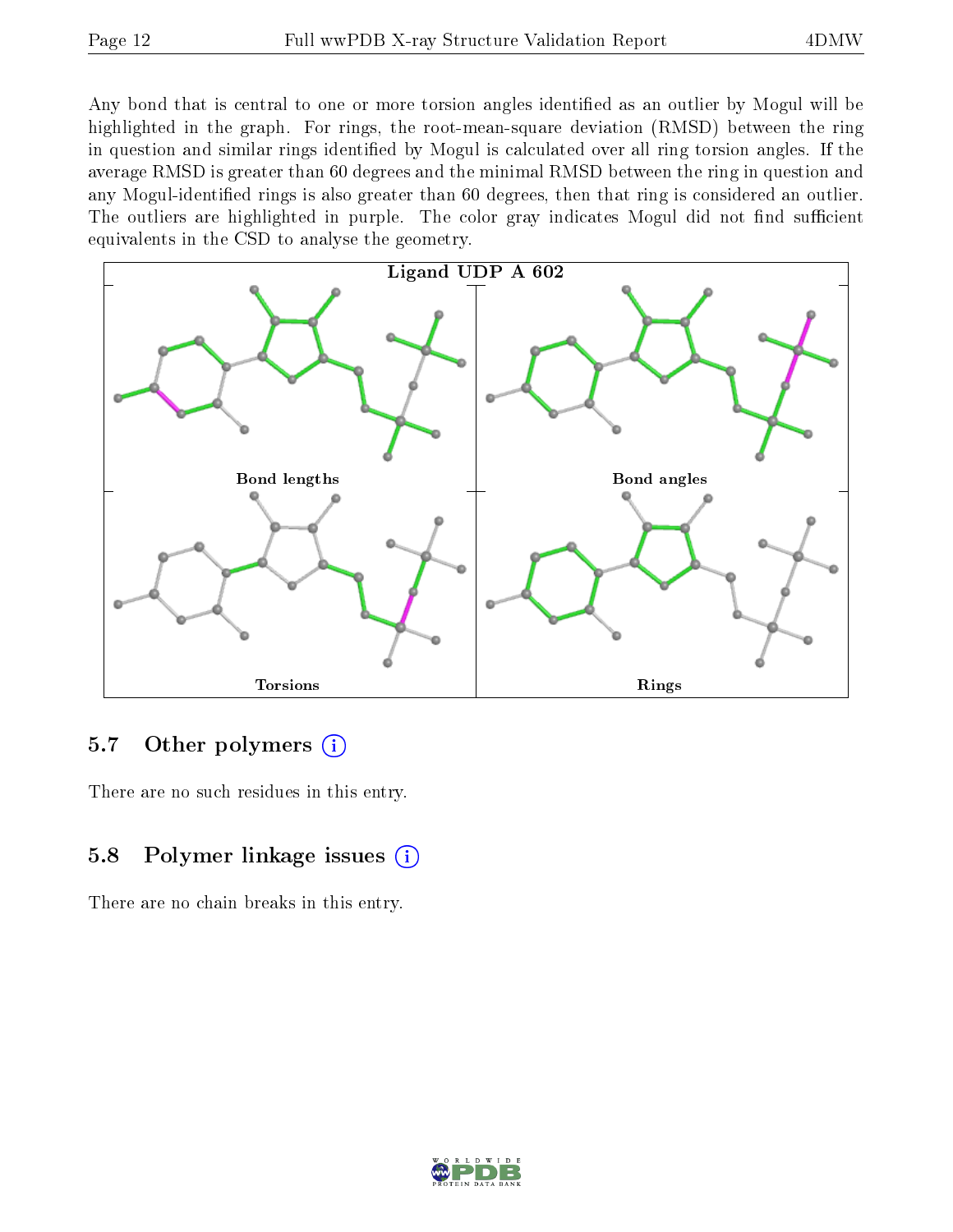### 6 Fit of model and data  $\left( \cdot \right)$

### 6.1 Protein, DNA and RNA chains (i)

In the following table, the column labelled  $#RSRZ>2'$  contains the number (and percentage) of RSRZ outliers, followed by percent RSRZ outliers for the chain as percentile scores relative to all X-ray entries and entries of similar resolution. The OWAB column contains the minimum, median,  $95<sup>th</sup>$  percentile and maximum values of the occupancy-weighted average B-factor per residue. The column labelled  $Q < 0.9$  lists the number of (and percentage) of residues with an average occupancy less than 0.9.

| $\vert$ Mol $\vert$ Chain $\vert$ | Analysed          | $  <$ RSRZ $>$ | $\rm \#RSRZ{>}2$ |  | $\mid$ OWAB(Å <sup>2</sup> ) $\mid$ Q<0.9 $\mid$ |  |  |
|-----------------------------------|-------------------|----------------|------------------|--|--------------------------------------------------|--|--|
|                                   | $ 535/556(96\%) $ | 0.04           |                  |  |                                                  |  |  |

All (4) RSRZ outliers are listed below:

| Mol | Chain | Res | <b>Type</b> | <b>RSRZ</b> |
|-----|-------|-----|-------------|-------------|
|     |       | 37  | THR.        | 2.5         |
|     |       | 304 | SER.        | 2.4         |
|     |       | 519 | <b>TRP</b>  | 2.2         |
|     |       | 365 | LEU         | 2.1         |

#### 6.2 Non-standard residues in protein, DNA, RNA chains  $(i)$

There are no non-standard protein/DNA/RNA residues in this entry.

#### 6.3 Carbohydrates (i)

There are no carbohydrates in this entry.

#### 6.4 Ligands  $(i)$

In the following table, the Atoms column lists the number of modelled atoms in the group and the number defined in the chemical component dictionary. The B-factors column lists the minimum, median,  $95<sup>th</sup>$  percentile and maximum values of B factors of atoms in the group. The column labelled  $Q< 0.9$  lists the number of atoms with occupancy less than 0.9.

| Mol |     | Type   Chain |     |       |          |      | $\mid$ Res $\mid$ Atoms $\mid$ RSCC $\mid$ RSR $\mid$ B-factors( $A^2$ ) $\mid$ Q<0.9 |  |
|-----|-----|--------------|-----|-------|----------|------|---------------------------------------------------------------------------------------|--|
|     | HDP |              | 602 | 25/25 | 0.91     | 0.13 | 30,40,70,70                                                                           |  |
|     | МN  |              | 601 |       | $0.94\,$ | 0.09 | 61,61,61,61                                                                           |  |

The following is a graphical depiction of the model fit to experimental electron density of all